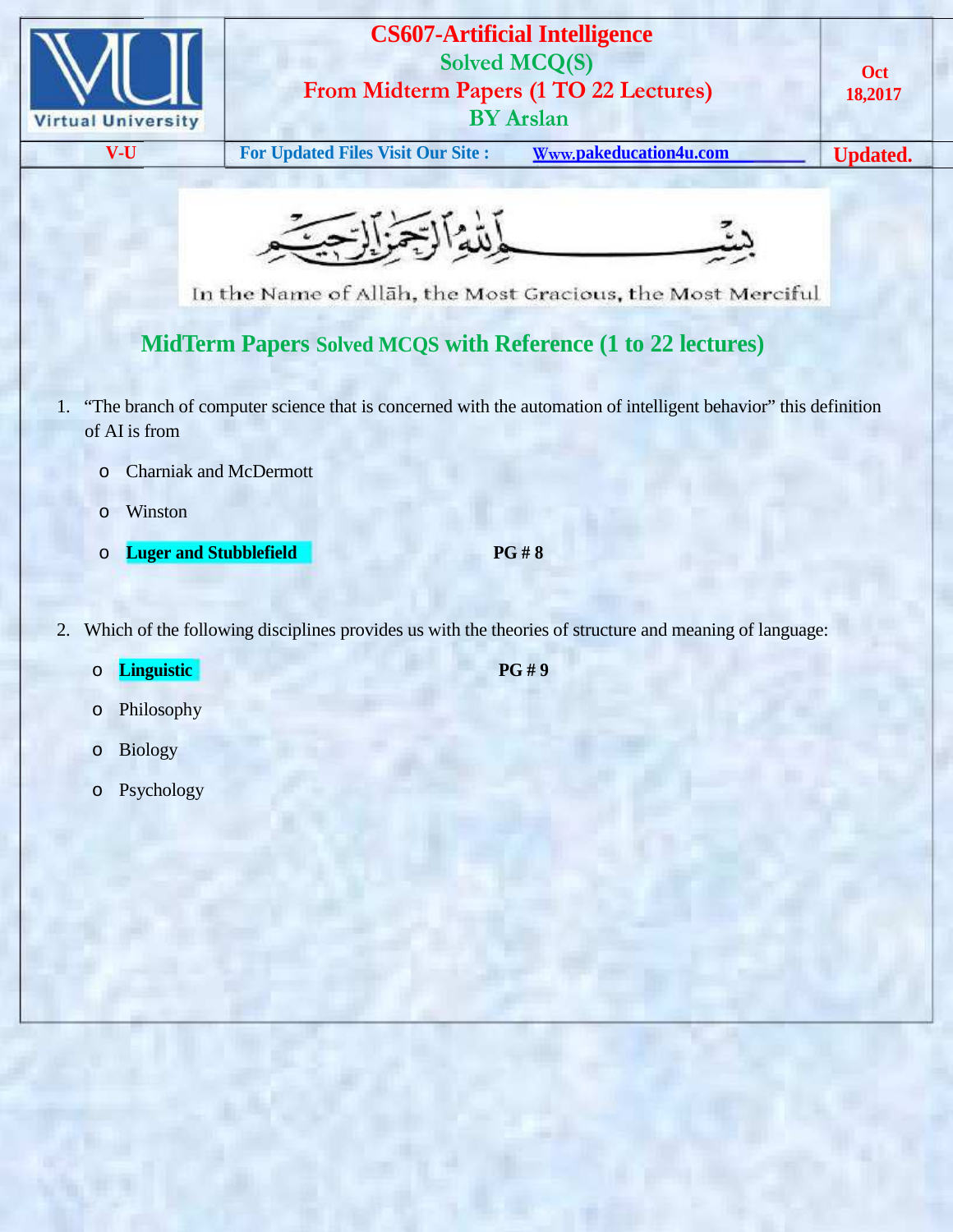- 3. Technically hit and trial approach is called as the "Generate and \_\_\_\_\_\_\_\_\_\_\_ " approach.
	- o Consume
	- o **Test PG # 15**

- o Regenerate
- o Modify
- 4. Most of the solution spaces for problems can be represented in a
	- o **Graph PG # 21**

- o Table
- o Demo
- 5. By getting grips on \_\_\_\_\_\_\_\_\_\_\_\_\_\_\_\_\_\_that deal with searching techniques in graphs and trees, problem solving can be performed in an efficient manner.
	- o Pseudocode
	- o **Algorithms PG # 21**
	- o Charts
	- o Graphs
- 6. In Depth First Search the node with the largest value of height will be at the \_\_\_\_\_\_\_\_\_\_\_\_\_\_\_\_ priority to be picked.
	- o Minimum
	- o **Maximum PG # 25**
	- o Zero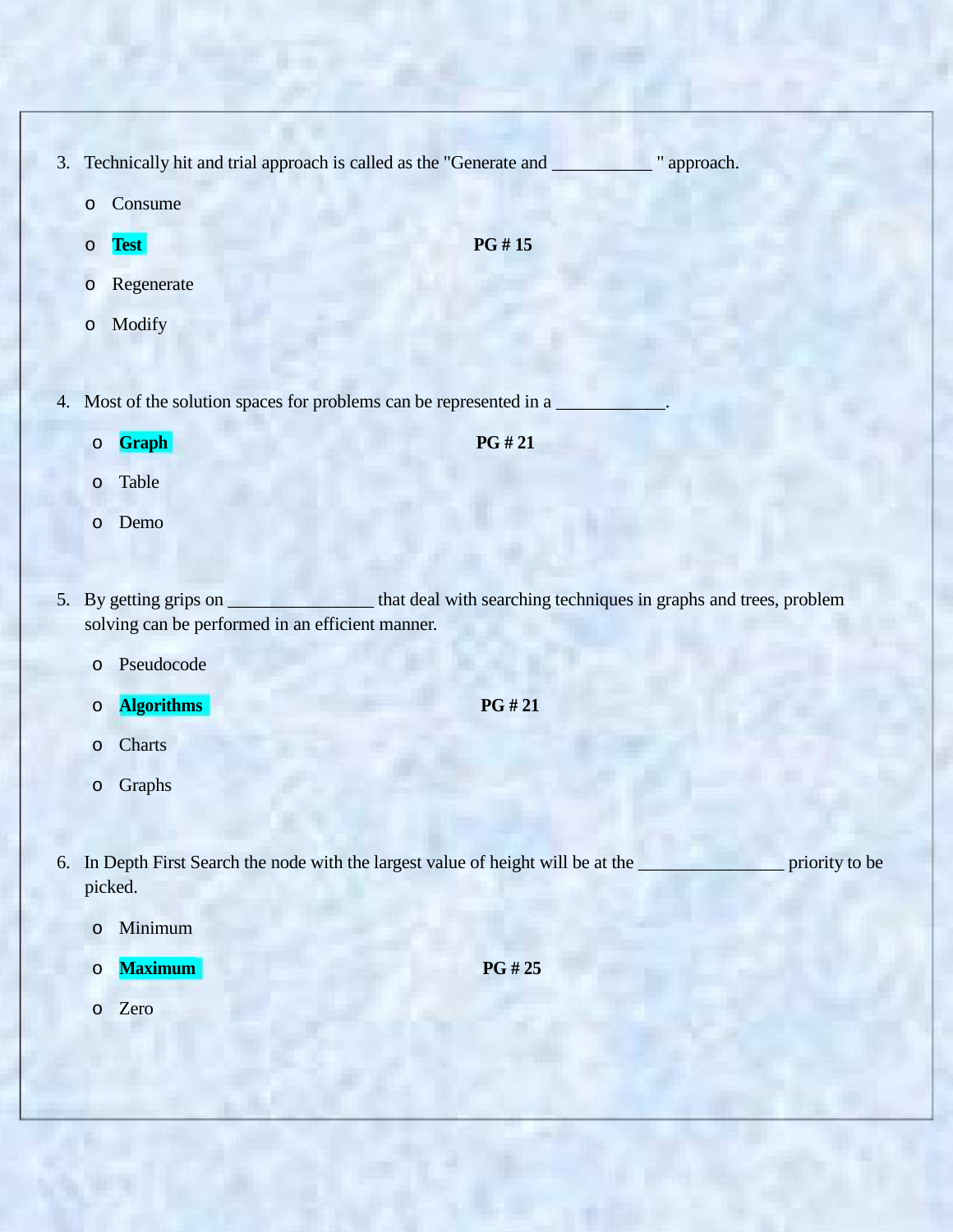7. The Plateau problem comes up when there is a mostly flat area \_\_\_\_\_\_\_\_\_\_\_\_\_\_\_\_ the peaks.

o **Separating PG # 40**

- o Joining
- o Over
- o None of the given

8. Best-first search always moves \_\_\_\_\_\_\_\_ from the node that seems closest to the goal node

- o Backward
- o Left
- o Right
- 

o **Forward Click here for More Detail**

9. In Adversarial search there may occur such a scenario where two opponents also called \_\_\_\_\_\_\_\_\_\_ are searching for a goal.

- o **Adversaries PG # 62**
- o Enemies
- o Players
- o Intruders

10. In Basic Genetic Algorithm the term mutation refers to a small random

- o Number
- o **Change PG # 77**
- o Operator
- o Operand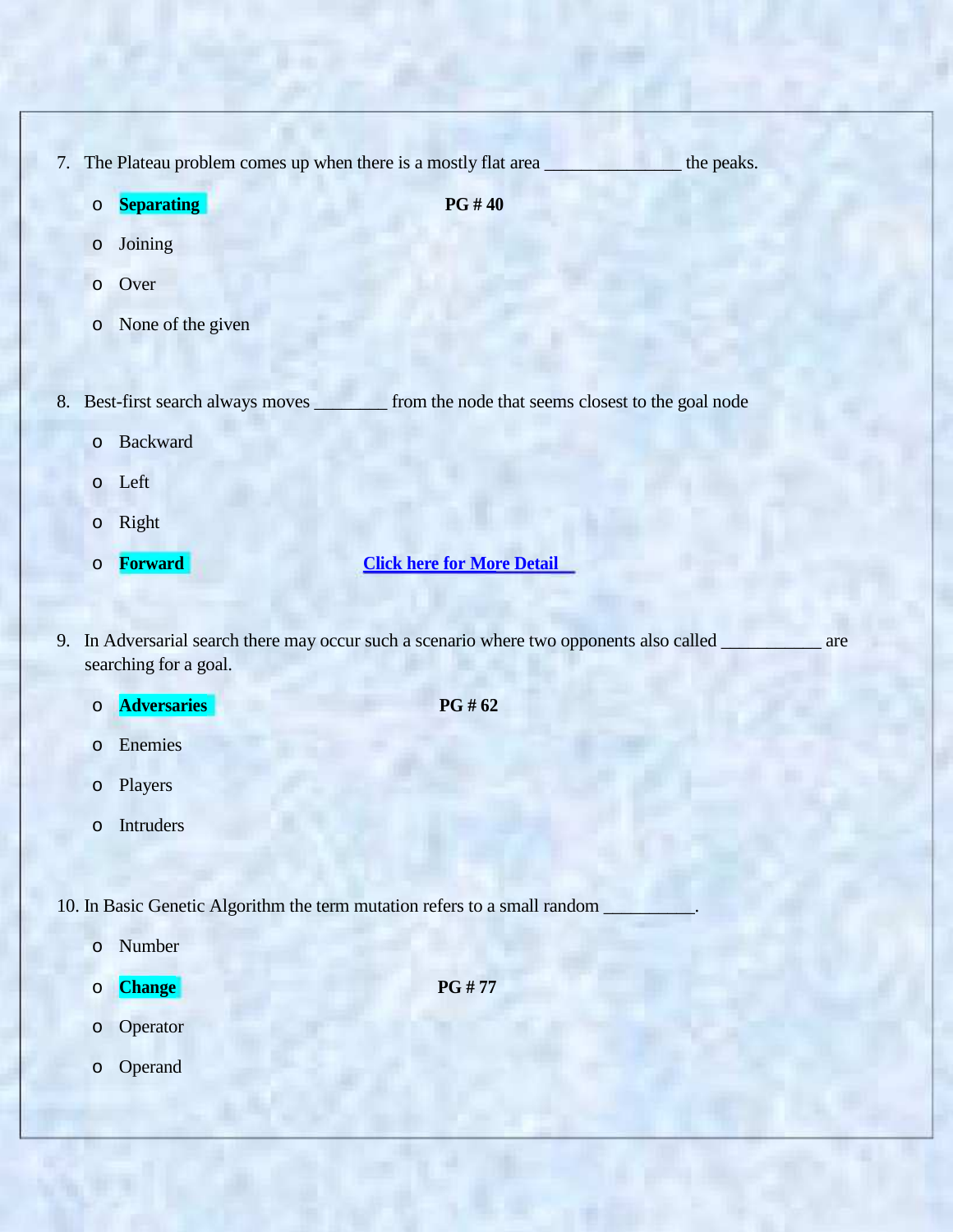- 11. Genetic algorithm uses evolutionary techniques, based on function optimization and artificial intelligence, to develop a solution.
	-

o **True Click Here For More Detail**

o False

The genetic algorithm, first developed by John H. Holland in the 1960's, allows computers to solve difficult problems. It uses evolutionary techniques, based on function optimization and artificial intelligence, to develop a solution.

- 12. In the worst case of semantic network, we may need to traverse the entire network and then discover that the requested info \_\_\_\_\_\_\_\_\_\_\_\_\_\_\_\_\_\_.
	- o Is correct
	- o Is incorrect
	- o Exists
	- o **Does not exist PG # 97**

13. Frames were developed from semantic networks and later evolved into our modern-day Classes and Objects

- o **True PG # 98**
- o False

14. Deductive reasoning is based on deducing old information from logically related unknown information.

- o True
- o **False PG # 102**

Deductive reasoning, as the name implies, is based on deducing new information from logically related known information.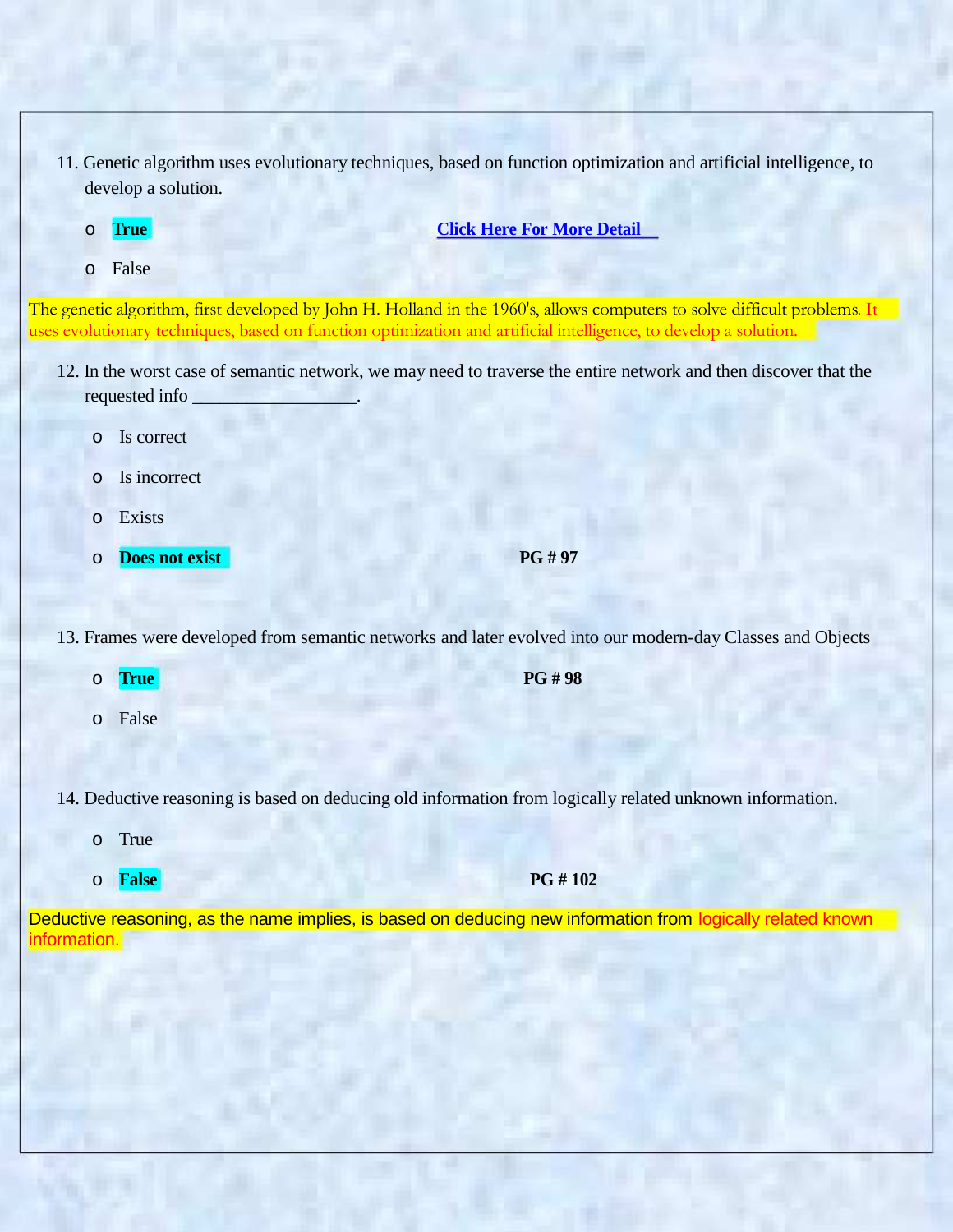- 15. Another expert system named \_\_\_\_\_\_\_\_\_ was developed by Digital Equipment Corporation, as a computer configuration assistant.
	- o **R1/XCON PG # 112**

- o MYCIN
- o Dendral
- o R3/XCON

16. Which one of the following is involved in an ES development project:

- o The domain expert
- o The knowledge engineer
- o the end user
- o **All of the given PG # 123 & 124**

17. In backward chaining terminology, the hypothesis to prove is called the

- o Proof
- o **Goal PG # 126**
- o Plan
- o None of the given

18. **\_\_\_\_\_\_\_\_\_\_\_\_\_\_\_\_** chaining is more focused and tries to avoid exploring unnecessary paths of reasoning.

- o Forward
- o **Backward PG # 128**

- o Both forward and backward
- o None of the given